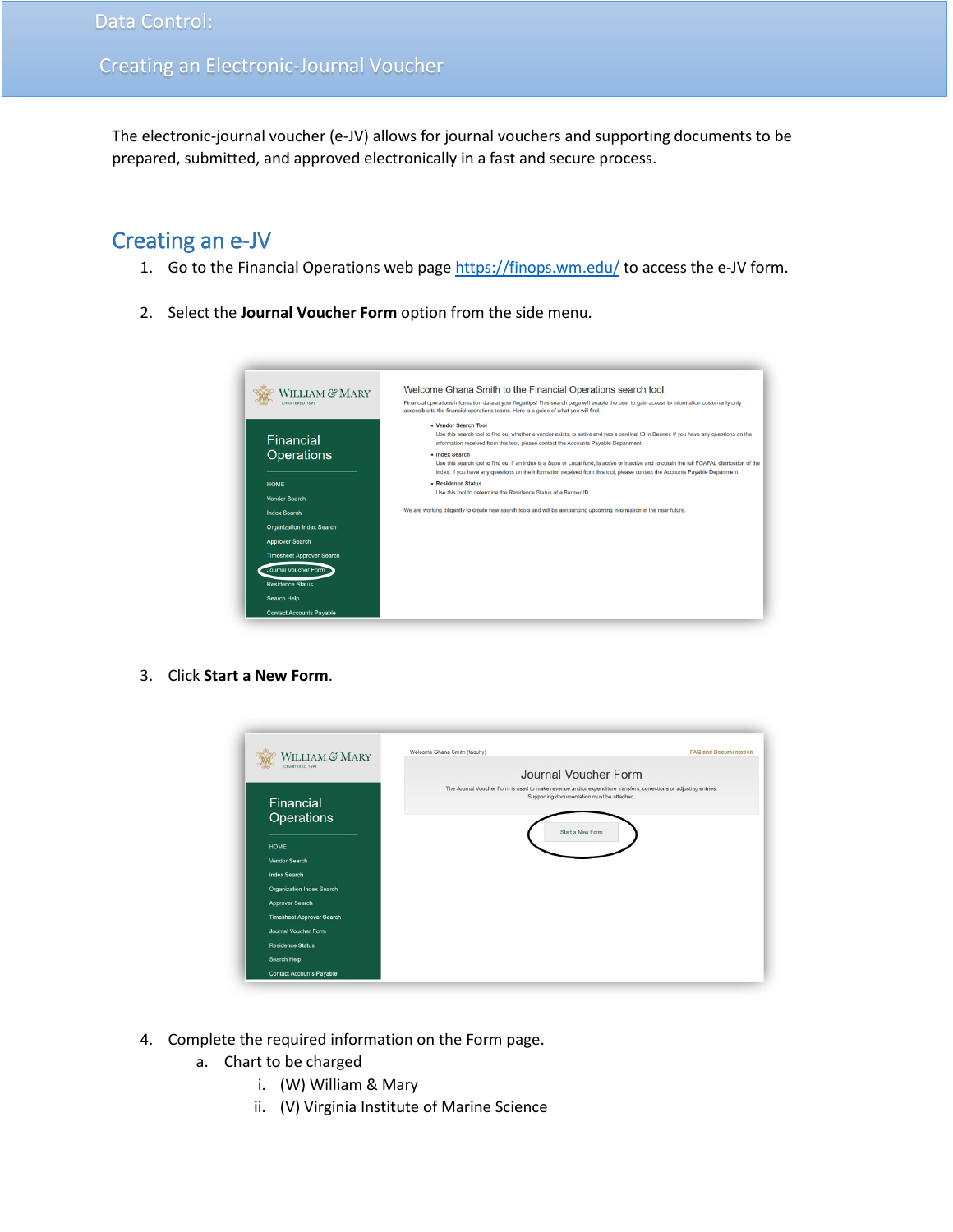- b. Journal Type
	- i. Journal Voucher
	- ii. Cash Receipt and Disbursement
- c. Journal Type/Rule Class
- d. Explanation Provide the reason for the transaction. Examples of an explanation:
	- i. To correct index code charged.
	- ii. To correct account code charged.
	- iii. To correct amount charged.
	- iv. To correct description.
	- v. To transfer shared expense.
- 5. Once you have completed the form information, click **Begin Entry;** however, if you are not ready to move forward or want to re-enter the form information, select **Cancel and Return to Beginning.**

| Financial<br>Operations         | Chart                                                                                                                                              |
|---------------------------------|----------------------------------------------------------------------------------------------------------------------------------------------------|
|                                 | $OW -$ W&M                                                                                                                                         |
| <b>HOME</b>                     | $QV - VMS$                                                                                                                                         |
| Vendor Search                   |                                                                                                                                                    |
| <b>Index Search</b>             | Journal Type                                                                                                                                       |
| Organization Index Search       | OJournal Voucher                                                                                                                                   |
| Approver Search                 | Cash Receipt and Disbursement                                                                                                                      |
| Timesheet Approver Search       |                                                                                                                                                    |
| Journal Voucher Form            | Journal Voucher Rule Class Descriptions                                                                                                            |
| <b>Residence Status</b>         | JE15 - The debit and credit fund must be the same                                                                                                  |
| Search Help                     | JE16 - The debit and credit fund can be different or the same<br>JE6 - Beginning Fund Balance Adjustment - Must be approved by Financial Reporting |
| <b>Contact Accounts Payable</b> | JEX - Financial Operations use only - Used for accrual and general ledger funds                                                                    |
|                                 | JXB - Financial Operations use only - the debit and credit fund must be B11000                                                                     |
|                                 | Journal Type / Rule Class                                                                                                                          |
|                                 |                                                                                                                                                    |
|                                 |                                                                                                                                                    |
|                                 | Explanation (limited to 256 characters)                                                                                                            |
|                                 |                                                                                                                                                    |
|                                 |                                                                                                                                                    |
|                                 |                                                                                                                                                    |
|                                 | <b>BEGIN ENTRY</b><br>CANCEL AND RETURN TO BEGINNING                                                                                               |
|                                 |                                                                                                                                                    |
|                                 |                                                                                                                                                    |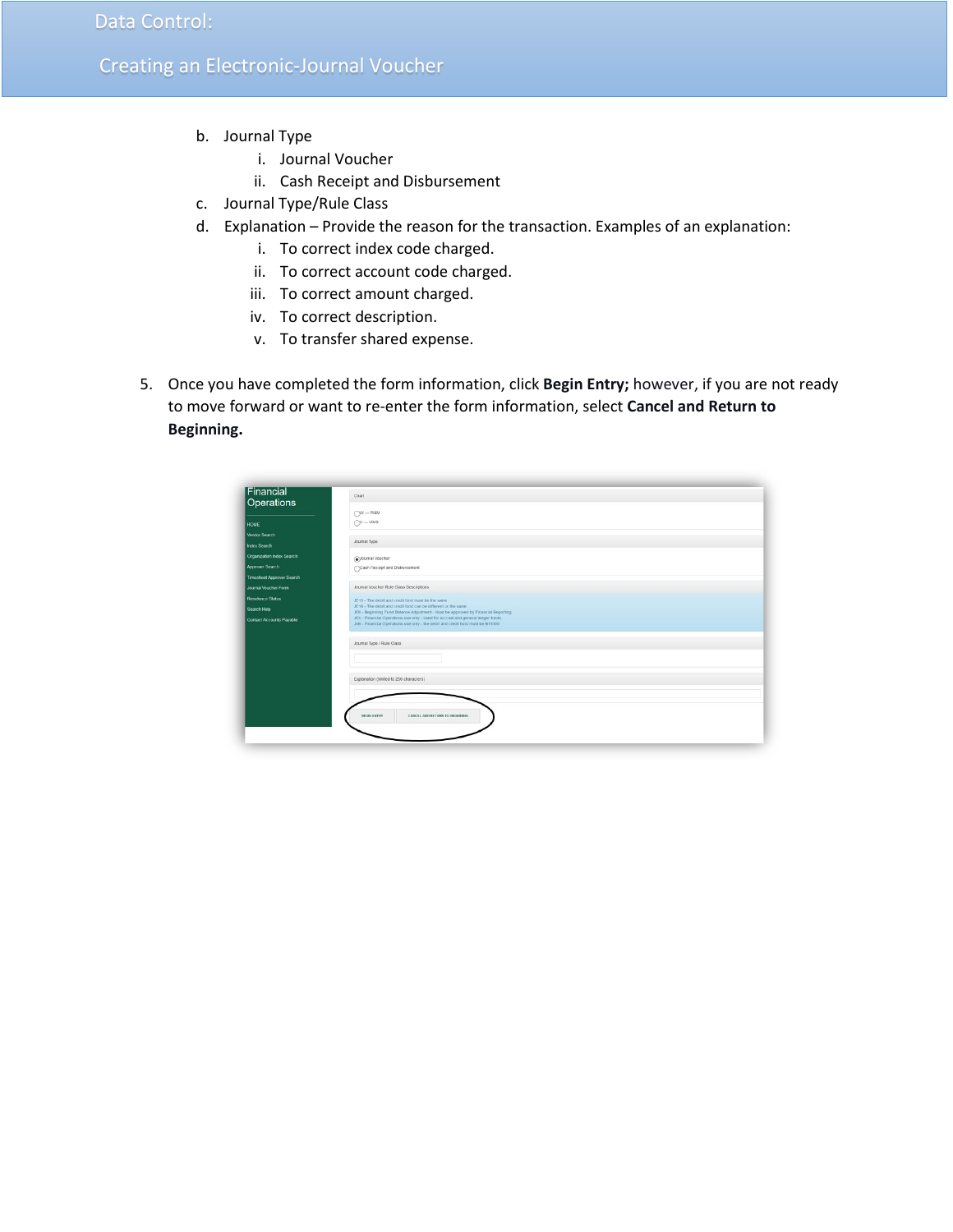6. Complete the required information on the Entry page.

|                                  | Banner Index - Enter the Banner Index code for the departmental budget that will be debited<br>and/or credited for the transaction in the index column.<br>If there is no Index for the budget, enter the N/A in the index field and enter the Banner Fund<br>code in the Fund column.                         |
|----------------------------------|----------------------------------------------------------------------------------------------------------------------------------------------------------------------------------------------------------------------------------------------------------------------------------------------------------------|
|                                  | Banner Account - Enter the Banner Account Code that will be debited for the transaction.                                                                                                                                                                                                                       |
|                                  | Amount – Enter the amount for the transfer, correction, or adjusting entry. Verify that the<br>amounts are the same as the documentation. If not, please indicate that only a partial amount<br>is being transferred.                                                                                          |
| All Journals                     | <b>Description</b> – Provide the description for the transfer. Include the Banner document number,<br>if applicable. Examples of descriptions:<br>a) IT1811111 John Doe hotel correction<br>b) IT 1811111 Doe Plumeri partial reimb<br>c) XF0000000 Doe guest spkr reimb<br>d) J0000000 TSRC supplies correctn |
|                                  | Account Code - Enter the Banner Account Code that will be debited and/or credited for the<br>transaction.                                                                                                                                                                                                      |
| Journal Voucher                  | Activity Code - Most departments do not use activity codes. Enter the Banner Activity code<br>ONLY if your transaction requires an Activity Code.                                                                                                                                                              |
| Cash Receipt and<br>Disbursement | Select:<br>(+) to increase cash<br>(-) to decrease cash                                                                                                                                                                                                                                                        |
|                                  | Deposit Certificate No. - the deposit certificate number is required for MWI.                                                                                                                                                                                                                                  |

7. Once you have completed the form information, click **Save Entry.** If you are not ready to move forward or want to re-enter the form information, select **Remove Current Session and Start Over.**

| Operations                       |                        |                                     |                                |                            |                                           |
|----------------------------------|------------------------|-------------------------------------|--------------------------------|----------------------------|-------------------------------------------|
|                                  | <b>DEBIT</b>           |                                     |                                |                            |                                           |
| HOME                             | <b>Banner Index</b>    | <b>Banner Fund</b>                  | <b>Banner Org</b>              | <b>Banner Account</b>      | Prog<br>Activity                          |
| <b>Vendor Search</b>             | 120001                 | 122000 - E&G Departmental Operating | SKD110 - American Studies Dept | 713120                     | 10110 - General<br>Academic               |
| <b>Index Search</b>              |                        |                                     |                                | $\langle$                  | $\leftarrow$ ><br>Instruction             |
| <b>Organization Index Search</b> |                        |                                     |                                | A Required                 | <b>O</b> Optional                         |
| <b>Approver Search</b>           |                        |                                     |                                |                            |                                           |
|                                  | Amount and Description |                                     |                                |                            |                                           |
| <b>Timesheet Approver Search</b> | Amount                 | Description                         |                                |                            |                                           |
| <b>Journal Voucher Form</b>      | 10.00                  | Supply Correction                   |                                |                            |                                           |
| <b>Residence Status</b>          |                        |                                     |                                |                            |                                           |
| Search Help                      |                        |                                     |                                |                            |                                           |
| <b>Contact Accounts Payable</b>  | CREDIT                 |                                     |                                |                            |                                           |
|                                  | <b>Banner Index</b>    | <b>Banner Fund</b>                  | <b>Banner Org</b>              | <b>Banner Account</b>      | Prog<br>Activity                          |
|                                  | 120133                 | 122000 - E&G Departmental Operating | 220000 - Dean Of Students      | 713120                     | 10510 - Student                           |
|                                  |                        |                                     |                                | $\leftarrow$ $\rightarrow$ | Services<br>$\langle$ ><br>Administration |
|                                  |                        |                                     |                                | A Required                 | <b>O</b> Optional                         |
|                                  |                        |                                     |                                |                            |                                           |
|                                  | <b>SAVE ENTRY</b>      |                                     |                                |                            |                                           |
|                                  |                        |                                     |                                |                            |                                           |
|                                  |                        |                                     |                                |                            |                                           |

8. If you have additional journal entries with the same explanation, repeat steps 6 and 7 to enter them. If you do not have any additional journal entries, scroll to the bottom of the screen.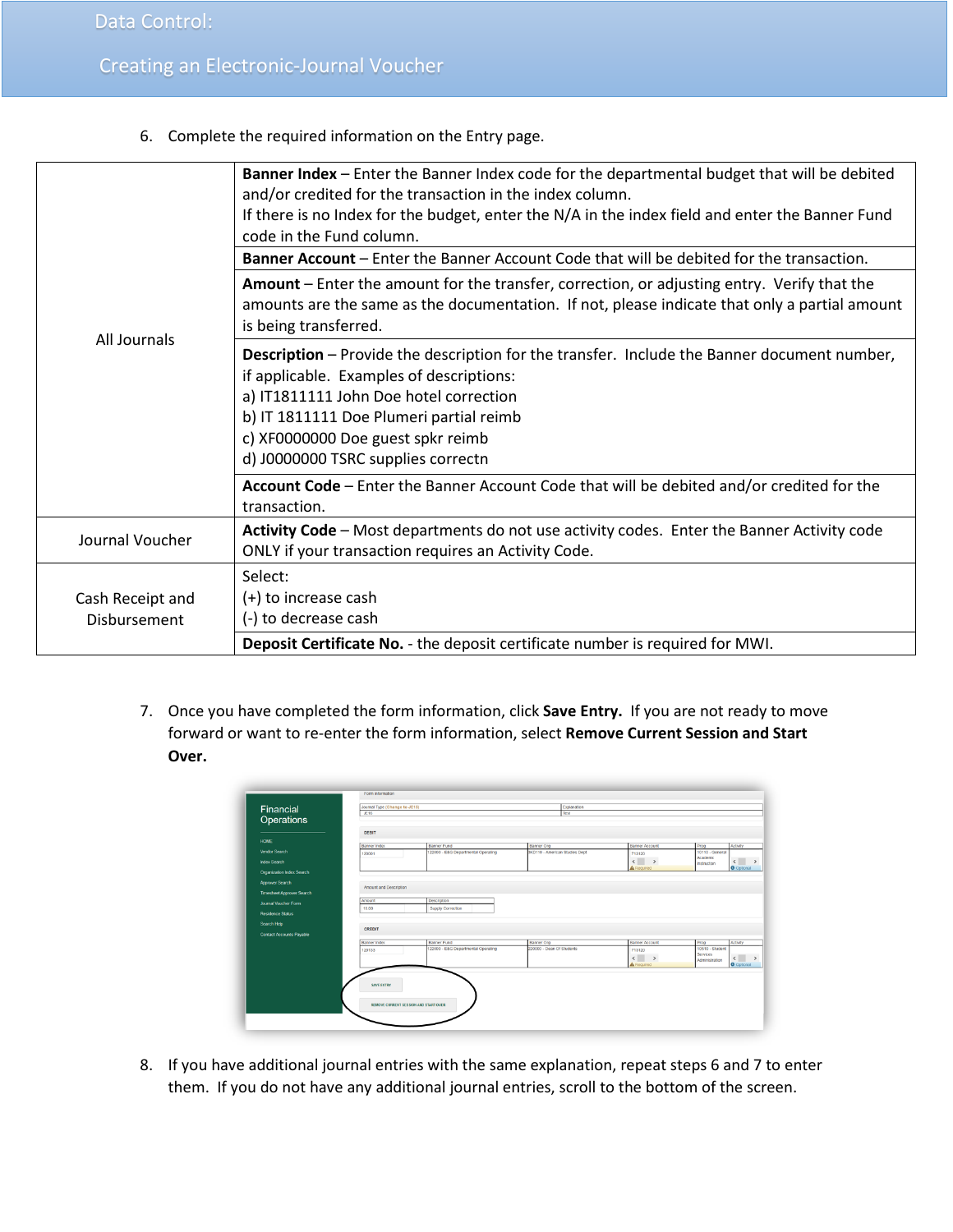9. **Review your entry** – You can review your entry by selecting **Preview Form** or by reviewing the information that is at the bottom of the screen.

|        |             | Download PDF of Form |        |        | Save Form As a Template |       |      |         |                   |        |        |        |        | <b>REMOVE ENTIRE FORM</b> |      |
|--------|-------------|----------------------|--------|--------|-------------------------|-------|------|---------|-------------------|--------|--------|--------|--------|---------------------------|------|
|        |             |                      |        |        |                         |       |      |         |                   |        |        |        |        |                           |      |
|        |             |                      |        | DEBIT  |                         |       |      |         |                   |        |        | CREDIT |        |                           |      |
| Action | Type        | Index                | Fund   | Org    | Acct                    | Prog  | Actv | Amount  | Desc              | Index  | Fund   | Org    | Acct   | Prog                      | Actv |
|        | <b>JE16</b> | 120001               | 122000 | 3KD110 | 713120                  | 10110 |      | \$10.00 | Supply Correction | 120133 | 122000 | 220000 | 713120 | 10510                     |      |

10. **Correct your entry** – If you observed that a correction needs to be made, go to the **Action** column and select the pencil icon to make corrections to your entry or the x icon to delete it. You can also delete your entry be clicking **Remove Entire Form.**

|                     | Entries on this form |                      |        |        |                         |       |      |         |                   |        |        |        |        |                         |      |
|---------------------|----------------------|----------------------|--------|--------|-------------------------|-------|------|---------|-------------------|--------|--------|--------|--------|-------------------------|------|
| <b>Preview Form</b> |                      | Download PDF of Form |        |        | Save Form As a Template |       |      |         |                   |        |        |        |        | <b>EMOVE ENTIRE FOR</b> |      |
|                     |                      |                      |        |        |                         |       |      |         |                   |        |        |        |        |                         |      |
|                     |                      |                      |        | DEBIT  |                         |       |      |         |                   |        |        | CREDIT |        |                         |      |
| Action              | Type                 | Index                | Fund   | Org    | Acct                    | Prog  | Actv | Amount  | Desc              | Index  | Fund   | Org    | Acct   | Prog                    | Actv |
|                     | JE16                 | 120001               | 122000 | 3KD110 | 713120                  | 10110 |      | \$10.00 | Supply Correction | 120133 | 122000 | 220000 | 713120 | 10510                   |      |

11. **Save your entry** – Select **Download PDF of Form** to save a copy of the entry for your records. (Please note that you will receive PDF via email of the completed form once all approvers have electronically signed the form.)

| <b>Preview Form</b> |             | Download PDF of Form |        |              | Save Form As a Template |       |      |         |                   |        |        |        |        | <b>REMOVE ENTIRE FORM</b> |      |
|---------------------|-------------|----------------------|--------|--------------|-------------------------|-------|------|---------|-------------------|--------|--------|--------|--------|---------------------------|------|
|                     |             |                      |        |              |                         |       |      |         |                   |        |        |        |        |                           |      |
|                     |             |                      |        | <b>DEBIT</b> |                         |       |      |         |                   |        |        | CREDIT |        |                           |      |
| Action              | Type        | Index                | Fund   | Org          | Acct                    | Prog  | Actv | Amount  | Desc              | Index  | Fund   | Org    | Acct   | Prog                      | Actv |
| $\mathbf{x}_{\ell}$ | <b>JE16</b> | 120001               | 122000 | 3KD110       | 713120                  | 10110 |      | \$10.00 | Supply Correction | 120133 | 122000 | 220000 | 713120 | 10510                     |      |

12. **Save your entry as a template** – You can save your entry as a template if this an entry that you will be creating repeatedly.

|                     | Entries on this form |                      |        |              |                         |       |      |         |                   |        |        |        |        |                           |      |
|---------------------|----------------------|----------------------|--------|--------------|-------------------------|-------|------|---------|-------------------|--------|--------|--------|--------|---------------------------|------|
| <b>Preview Form</b> |                      | Download PDF of Form |        |              | Save Form As a Template |       |      |         |                   |        |        |        |        | <b>REMOVE ENTIRE FORM</b> |      |
|                     |                      |                      |        | <b>DEBIT</b> |                         |       |      |         |                   |        |        | CREDIT |        |                           |      |
| Action              | Type                 | Index                | Fund   | Org          | Acct                    | Prog  | Actv | Amount  | <b>Desc</b>       | Index  | Fund   | Org    | Acct   | Prog                      | Acty |
| $\times$            | JE16                 | 120001               | 122000 | 3KD110       | 713120                  | 10110 |      | \$10.00 | Supply Correction | 120133 | 122000 | 220000 | 713120 | 10510                     |      |

13. Once you have confirmed your entry is correct, select **Attach Supporting Documentation and Route for Approval**.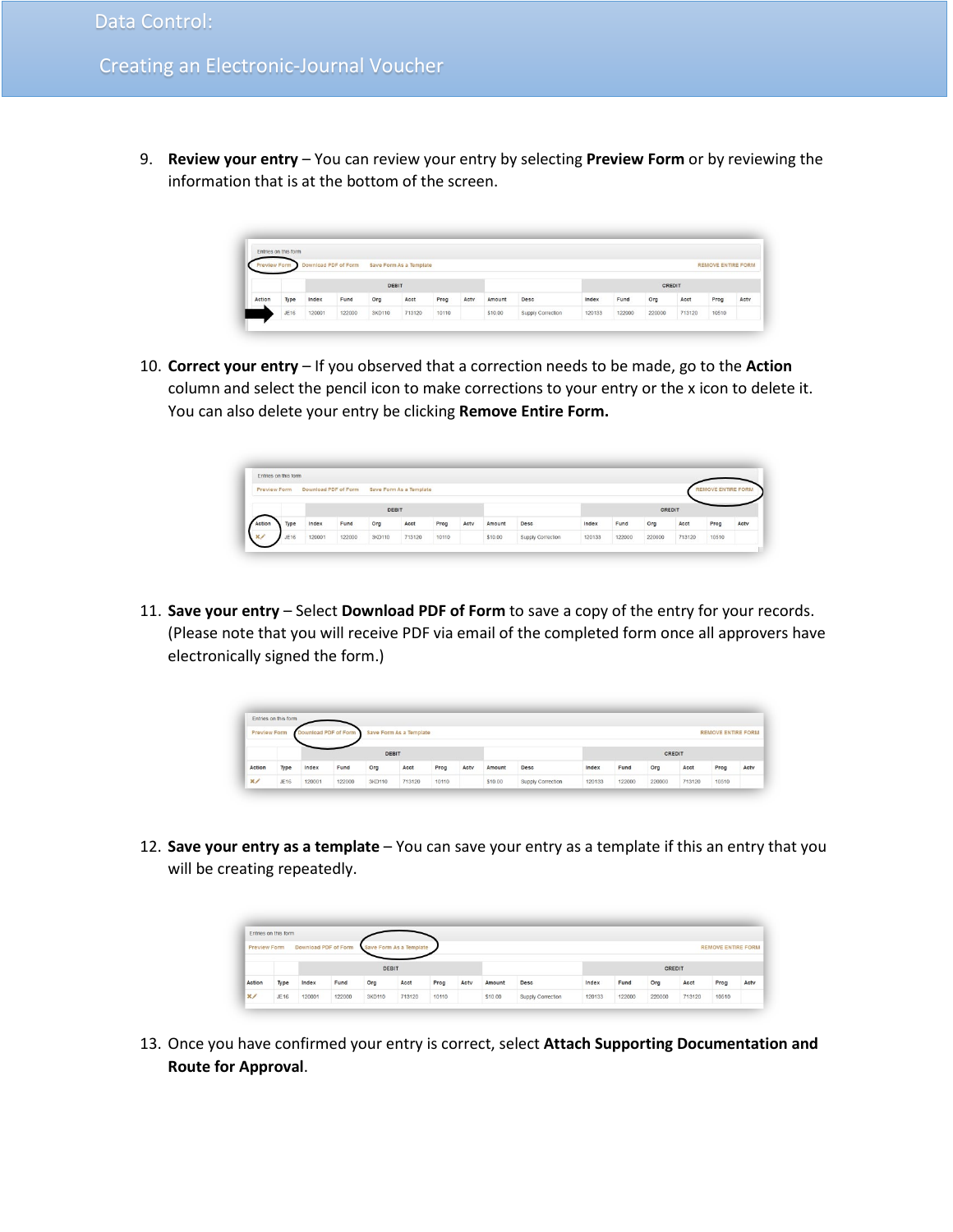|        |      |             |                | DEBIT  |        |       |      |         |                   |        |        | CREDIT |        |       |      |
|--------|------|-------------|----------------|--------|--------|-------|------|---------|-------------------|--------|--------|--------|--------|-------|------|
| Action | Type | Index       | Fund           | Org    | Acct   | Prog  | Actv | Amount  | Desc              | Index  | Fund   | Org    | Acct   | Prog  | Actv |
| x      |      | JE16 120004 | n <sub>0</sub> | 3KD110 | 713120 | 10110 |      | \$10.00 | Supply Correction | 120133 | 122000 | 220000 | 713120 | 10510 |      |

14. Select an approver from the drop-down list of approvers.

If an index was entered, the list of available approvers comes from the Financial Operations index approver list. If a fund without an index was entered, select the appropriate person to approve the transaction.

The approver and preparer cannot be the same person.

| Please select an approver per INDEX or FUND |  |
|---------------------------------------------|--|
| Index: 120001                               |  |
| -- select an approver --                    |  |

15. Click **Submit these approvers** to forward the entry for approval. Select **Return to Current Session,** if you would like to make any changes to the entry.

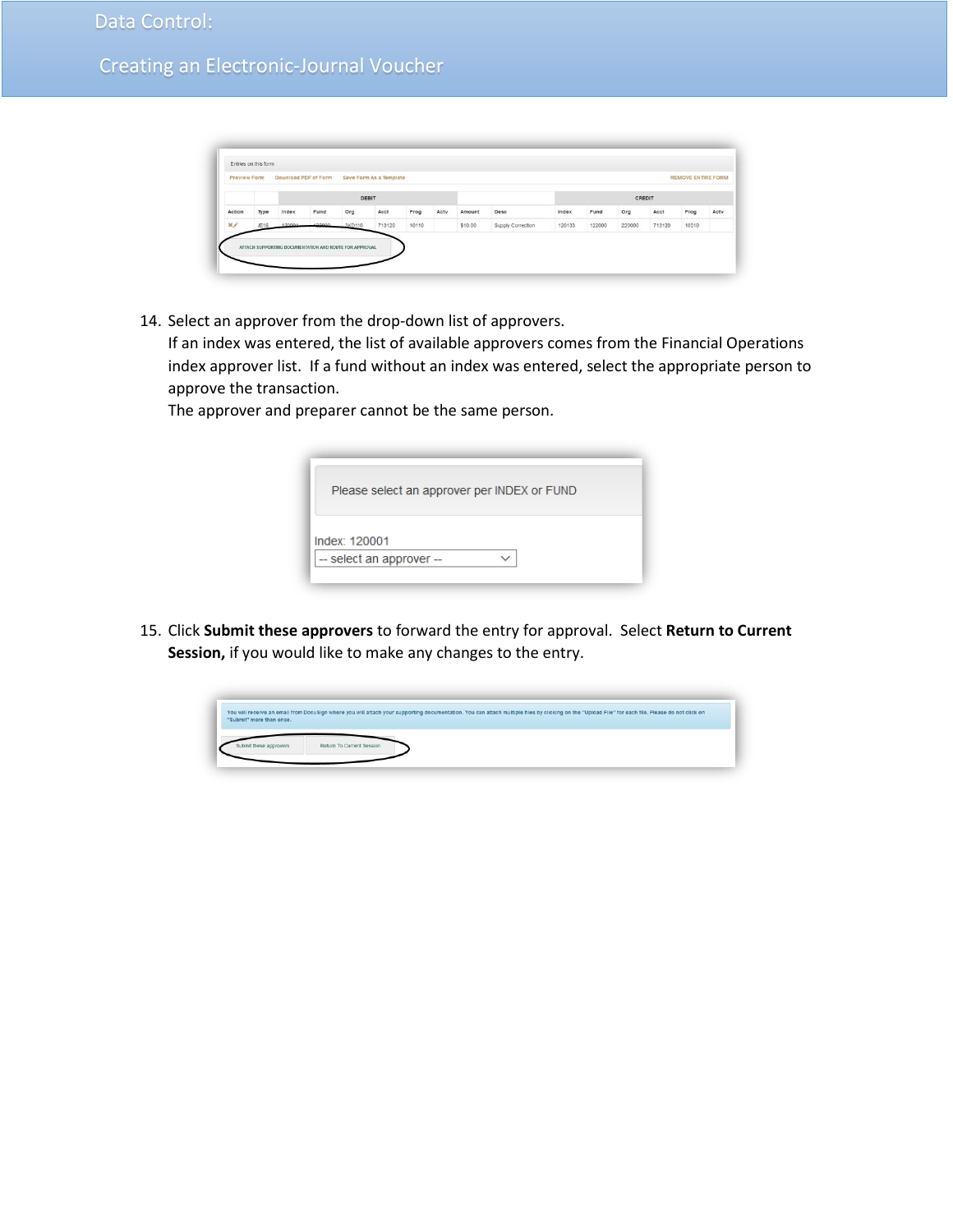16. You will receive an email from DocuSign, notifying you to review and act on your entry. Your entry will not be forwarded to the index approver until this step is completed.



- 17. Select **Review Document** to begin.
- 18. Click **Continue** to begin.



19. Click **Start**.

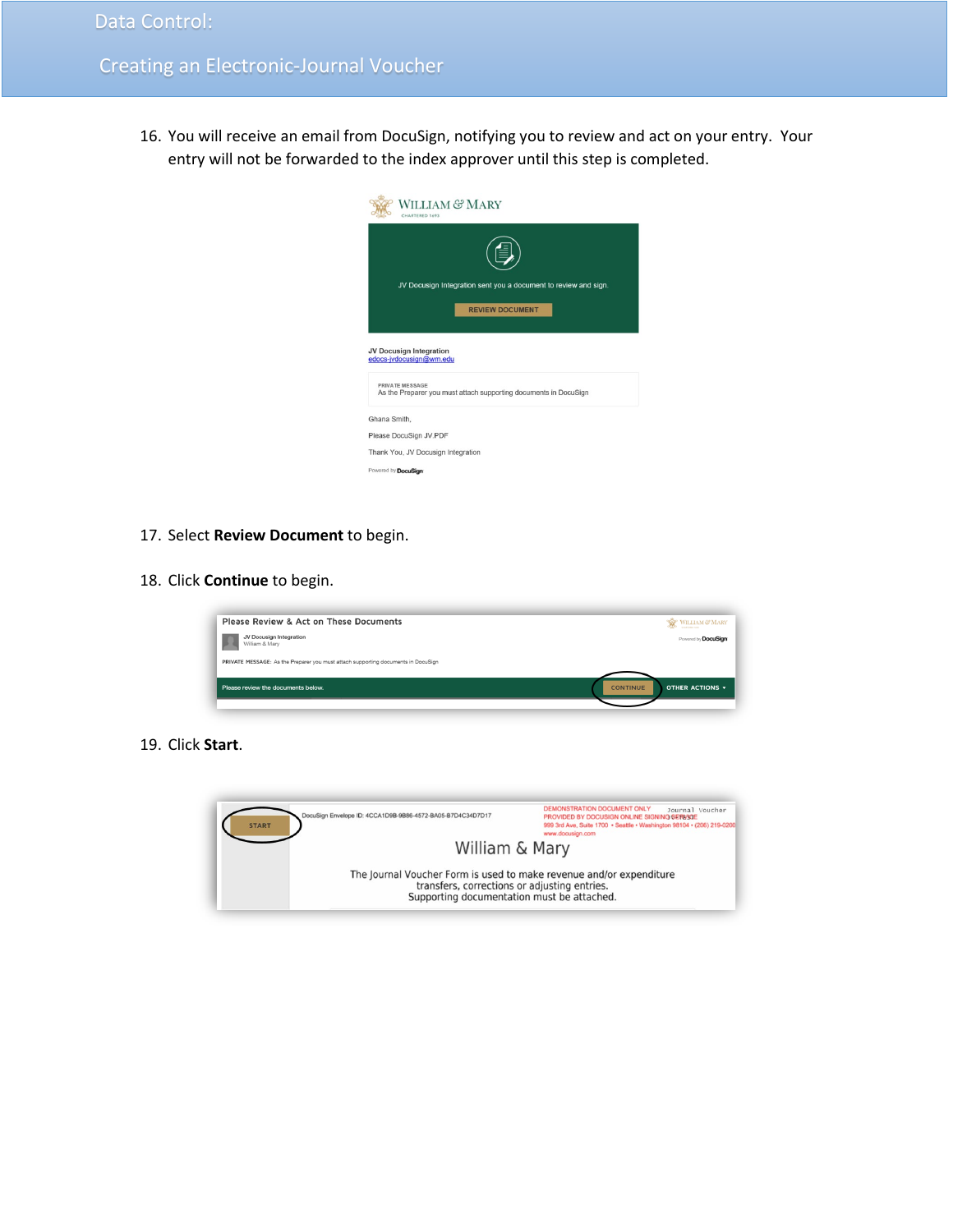20. Follow the prompts to sign and attach the required backup.



- 21. Once you have attached the required back-up, scroll down to preview the attachment.
- 22. Click **Finish** to send the entry and attached documents to the index approver.



23. After the index approver has approved your entry, your entry will be routed to Financial Reporting and/or Office of Sponsored Programs for approval if applicable. Once all approvals have been made, you will receive an email from DocuSign saying your document has been completed.

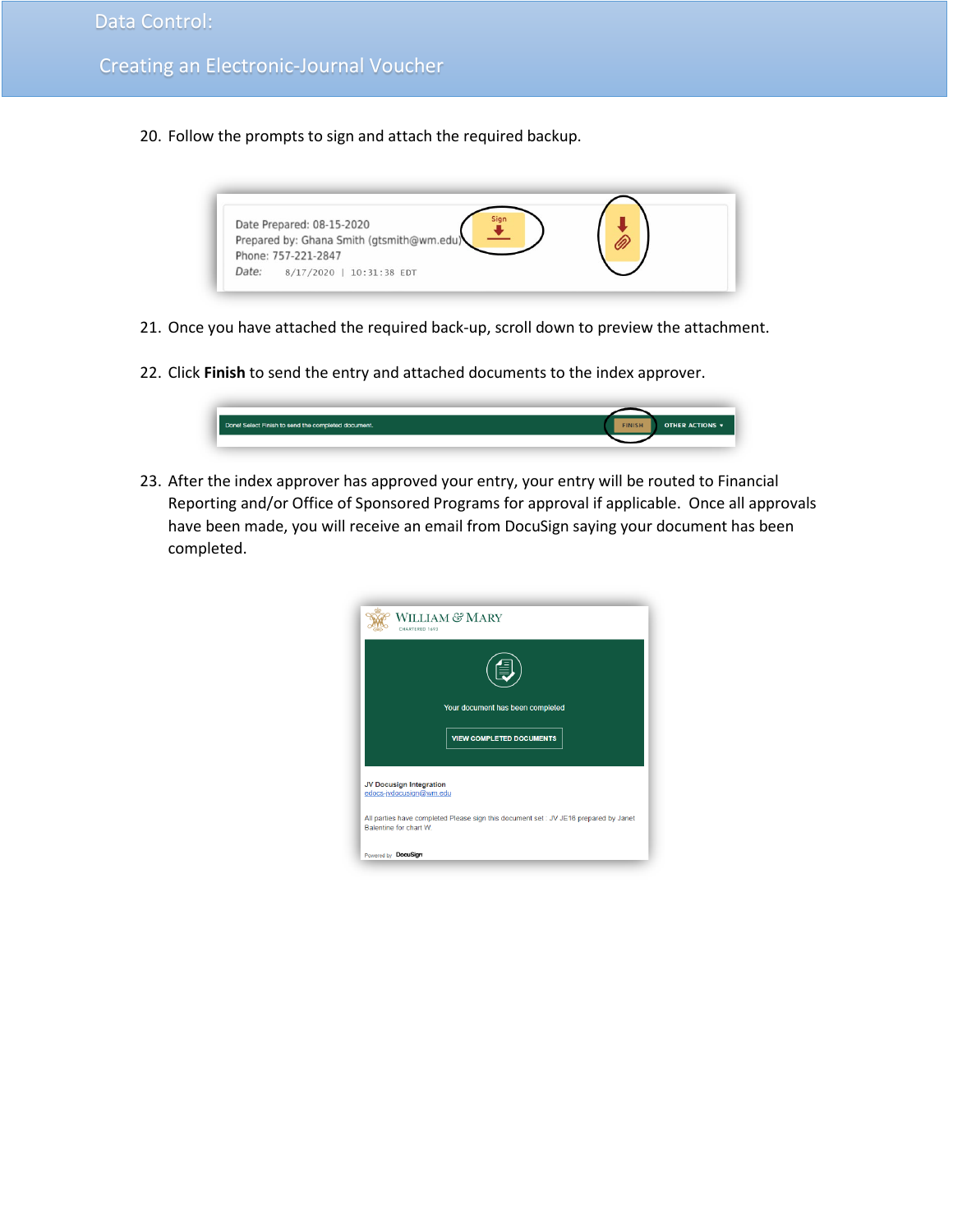24. Click **View Completed Documents.**